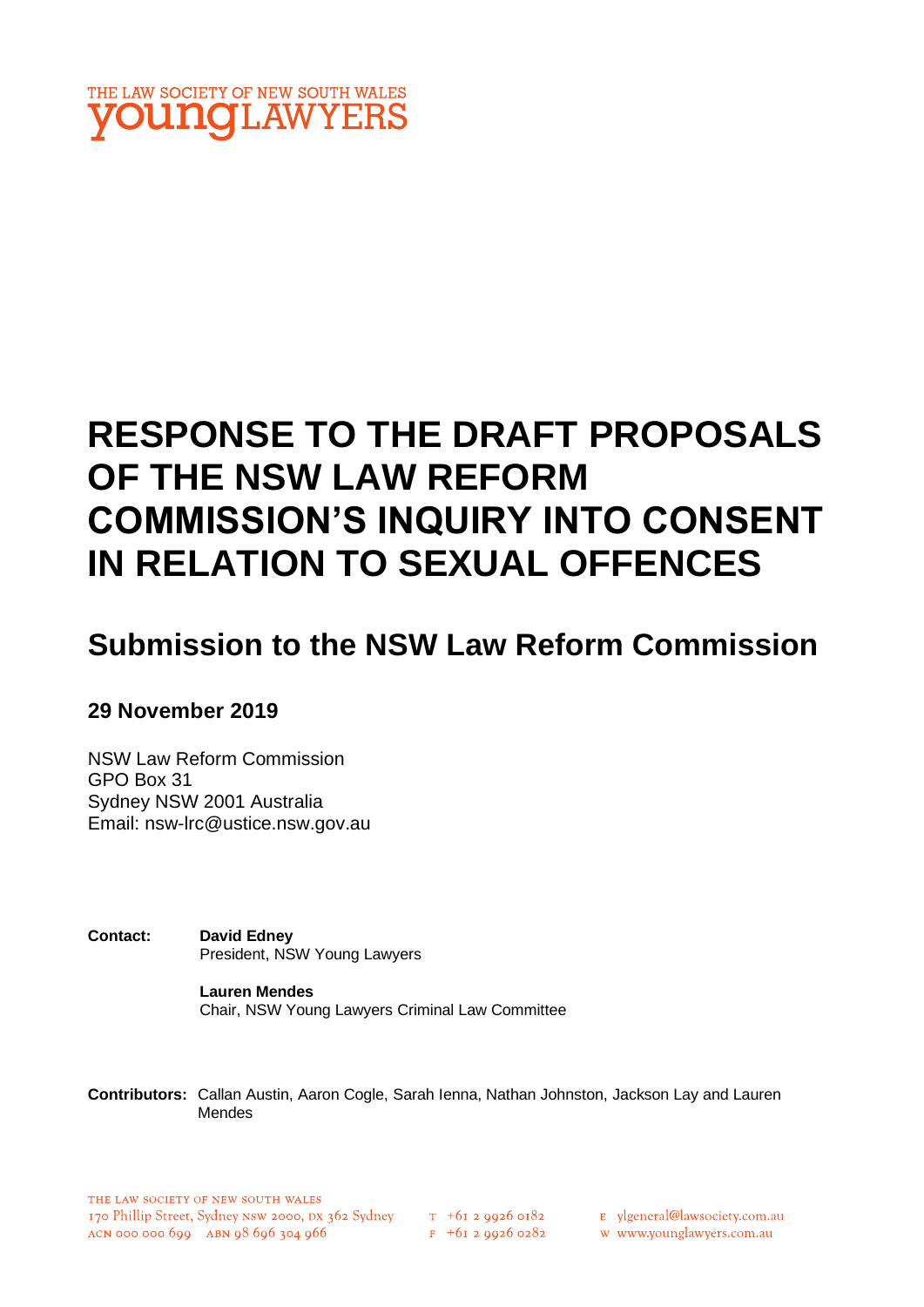The NSW Young Lawyers Criminal Law Committee ("the Committee") makes the following submission in response to the Draft Proposals of the NSW Law Reform Commission's Inquiry into Consent in relation to Sexual Offences.

#### **NSW Young Lawyers**

NSW Young Lawyers is a division of The Law Society of New South Wales. NSW Young Lawyers supports practitioners in their professional and career development in numerous ways, including by encouraging active participation in its 16 separate committees, each dedicated to particular areas of practice. Membership is automatic for all NSW lawyers (solicitors and barristers) under 36 years and/or in their first five years of practice, as well as law students. NSW Young Lawyers currently has over 15,000 members.

The NSW Young Lawyers Criminal Law Committee is responsible for the development and support of members of NSW Young Lawyers who practice in, or are interested in, criminal law. The Committee takes a keen interest in providing comment and feedback on criminal law and the structures that support it, and considers the provision of submissions to be an important contribution to the community. The Committee is drawn from prosecution, defence (both private and public), police, the courts and other areas of practice that intersect with criminal law.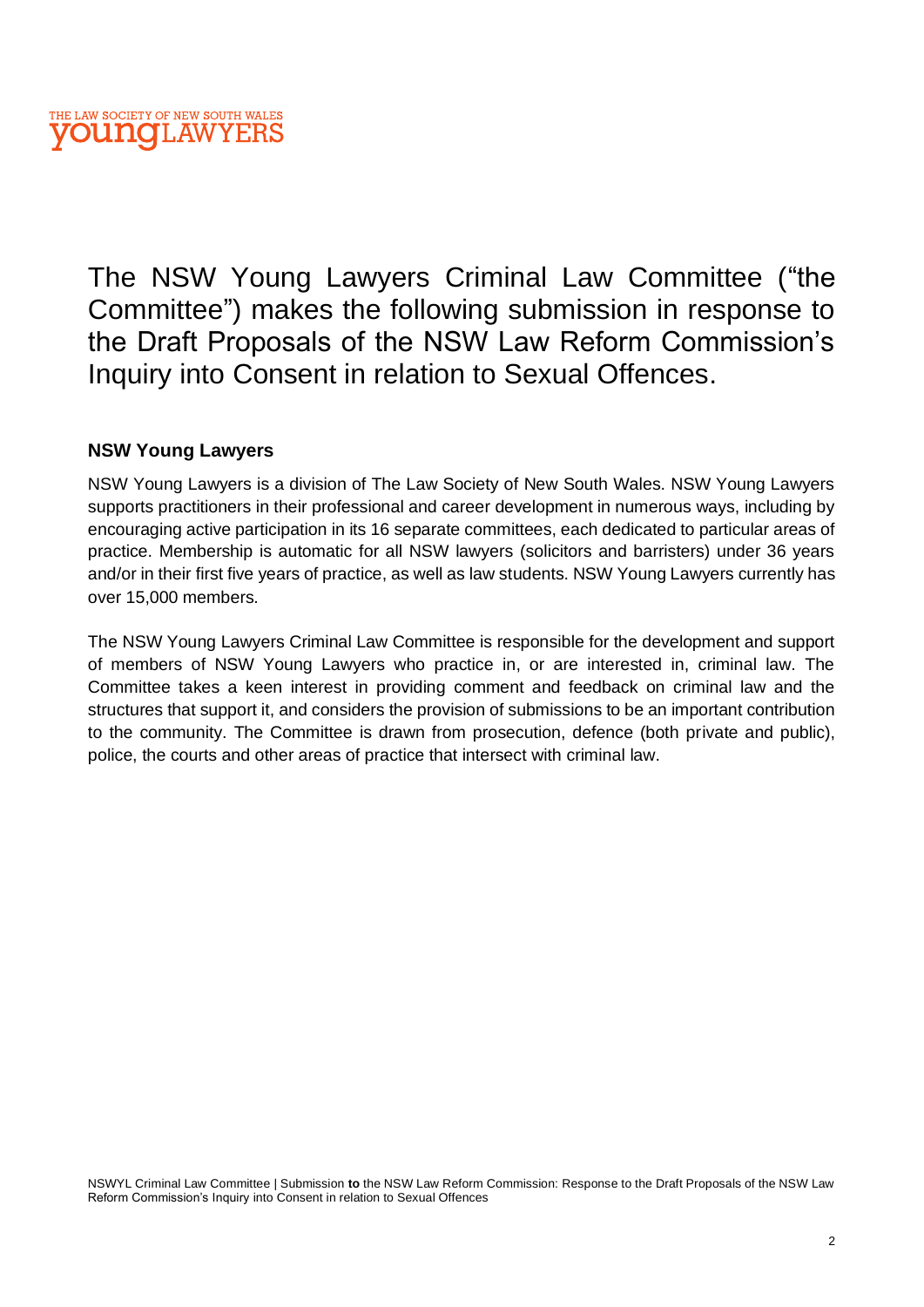#### **Overview of Submissions**

The Committee has made two previous submissions to the New South Wales Law Reform Commission ("the NSWLRC") in the course of its review of consent in relation to sexual offences. The Committee also participated in a roundtable discussion as a part of the review process. Throughout this process the Committee has broadly maintained a consistent position on the reforms we consider necessary. That position can be summarised as:

- The Committee supports a communicative model of consent and amendments that further incorporate that model within the statutory definition of consent;
- An affirmative statutory model of consent, such as that adopted in Tasmania, has many benefits, but also has some limitations;
- Any change to the statutory model of consent be it toward a communicative, affirmative or affirmative communicative model – will be limited in its effect if it is not accompanied by community education initiatives;
- A list of non-exhaustive factors that negate or may negate consent *must* be maintained within the legislation; and
- The current jury directions on consent suffer from a lack of clarity.

**The Committee is now pleased to confirm our support for many of the NSWLRC's Draft Proposals**. The Committee is particularly supportive of the suggested s 61HI and is pleased to see the adoption of subdivisions concerning the withdrawal of consent and the use of contraception; these are areas on which the Committee has previously made strong submissions.

However, the Committee retains some concerns. Our concerns fall into four areas:

- That the proposed s 61HJ(1)(b) lacks clarity and guidance as to when a person will lack the capacity to consent;
- That the proposed s 61HJ(1)(g) concerning where consent is "fraudulently induced" is overly vague and broad;
- That the proposed s 61HK should clearly state what must be known about a circumstance in which there is no consent; and
- That the proposed jury directions may not fulfil their purposes.

This submission will first address the proposals the Committee supports, and then the above four areas of concern in turn.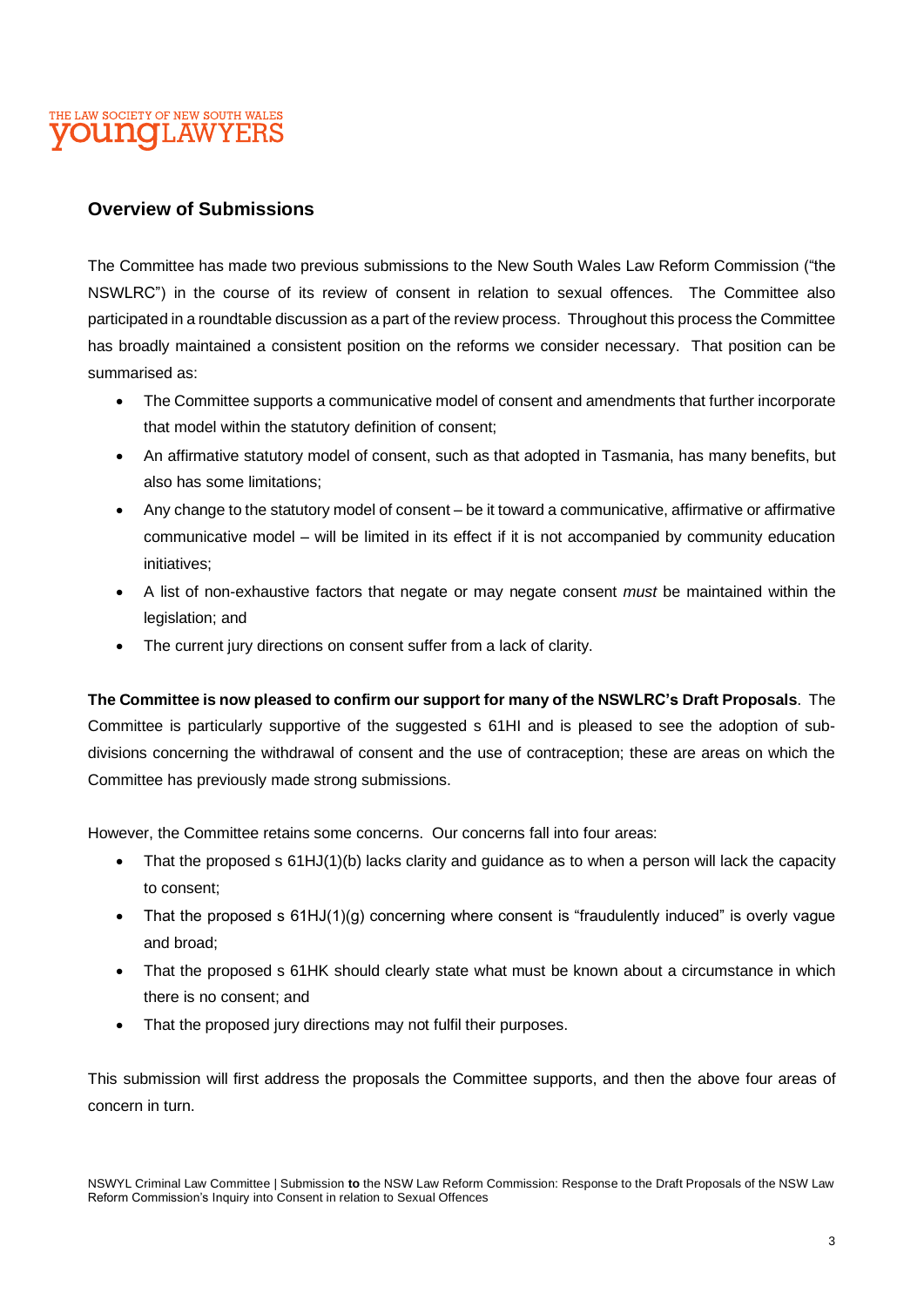#### **Proposals supported by the Committee**

The Committee strongly supports the proposed s 61HI in its entirety, and strongly supports proposed s 61HJ(1)(a) as a complimentary provision enshrining a communicative model of consent.

The Committee previously made submissions in support of a communicative model of consent. The communicative model, as the Committee previously submitted, has many advantages as well as a sound policy basis. The proposed ss 61HI and 61HJ(1)(a) together provide guidance as to when a person "freely and voluntarily" consents to sexual activity, and also reduces any undue burden on a complainant to resist or communicate their lack of consent. In this way, the Committee recognises that the proposal appropriately militates against concerns an affirmative model might not recognise the practical reality of how consent is often negotiated and communicated through non-verbal actions, a matter that was previously of concern to the Committee.

Notwithstanding the Committee's strong support, the Committee again recognises that the affirmative communicative model may, in the realities of a jury trial, cause undue focus on the behaviour of complainants. In particular, the Committee is concerned it may cause an increased pursuit of lines of cross-examination focussing on a complainant's sexual history and the ways they have previously communicated consent by non-verbal means. Although s 293 of the *Criminal Procedure Act 1986* operates to prevent such lines of questioning, and is commonly and appropriately applied in practice, the Committee remains concerned that the protection afforded by that section may, in practice, be limited if such evidence is interpreted as falling within the exceptions contained in sub-paras  $(4)(a)(i)$  and  $(4)(b)$  of s 293. While the Committee recognises that proposed ss 61HI(5) and 61HK(1)(c) may ameliorate the situation referred to above, the Committee encourages close attention be paid to the use of evidence of past sexual activity in trials for sexual offences to monitor for such unintended consequences of the proposed reforms.

The Committee also strongly supports the adoption of paras (2), (4) and (6) of proposed s 61HI concerning the withdrawal of consent and the use of contraception.

Proposed s 61HF, "the interpretive principles", has the broad support of the Committee; however, the Committee submits that the scope of their use would be clearer were the "principles" referred to as the "purposes" of the subdivision. The Committee suggests "purposes" provisions are commonly used as interpretive principles in situations requiring application and interpretation; referring to them as such provides greater guidance as to their use.

NSWYL Criminal Law Committee | Submission **to** the NSW Law Reform Commission: Response to the Draft Proposals of the NSW Law Reform Commission's Inquiry into Consent in relation to Sexual Offences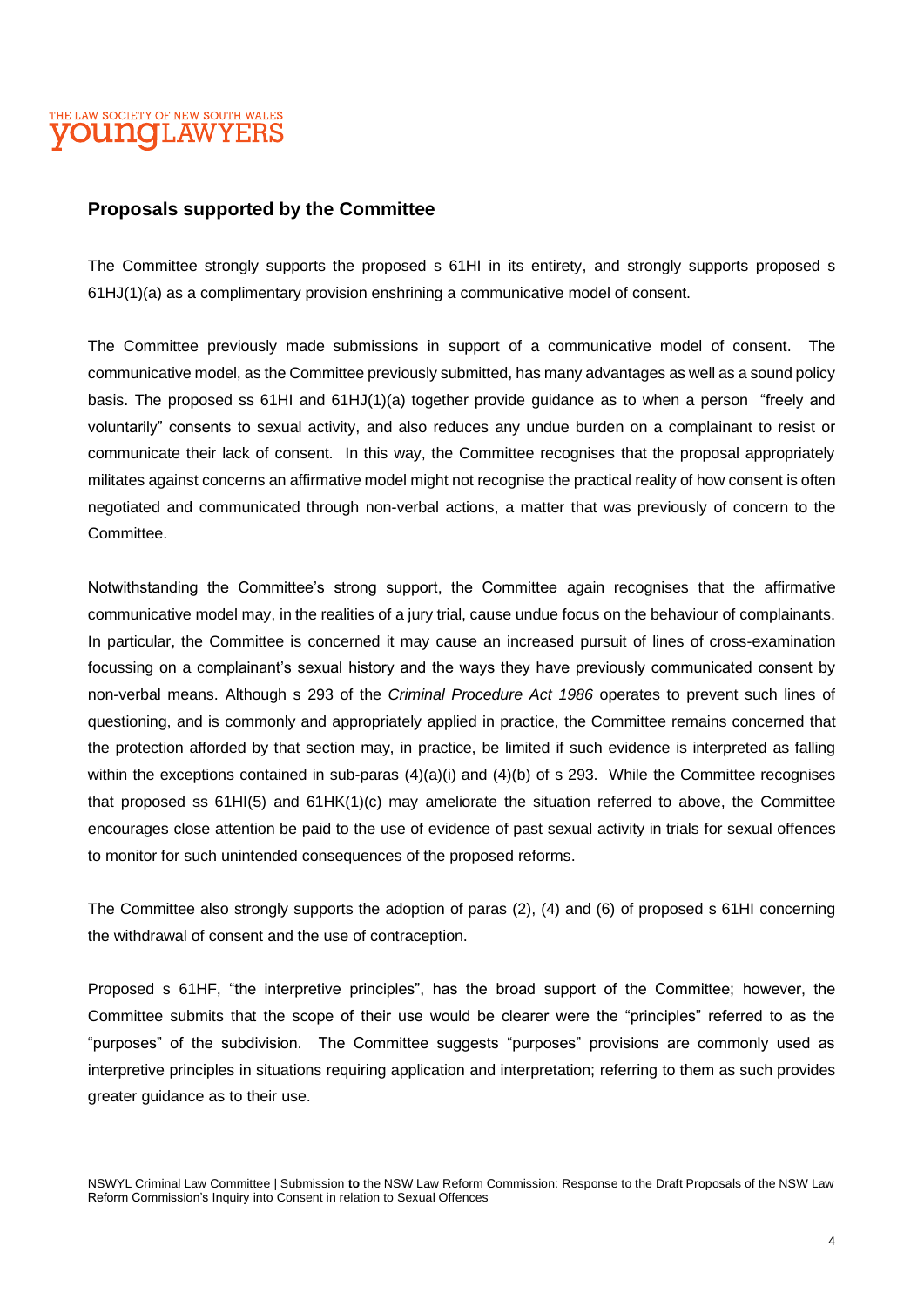With the exception of proposed sub-paras (1)(b) and (1)(g) (discussed below), the Committee strongly supports proposed s 61HJ, and in particular we welcome the simplification of the circumstances in which there is no consent. The Committee is also pleased by the simplification of the "no reasonable grounds test" contained in s 61HK(1)(c).

The Committee supports the proposed changes to the meaning of "sexual intercourse". In particular, the Committee supports the widening of "sexual intercourse" to include the licking of a person's anus as contained in the proposed s 61HA(b). The Committee also supports the modification of s 61HA to include the licking of a penis within the definition of "sexual assault".<sup>1</sup> This will in effect render s 61HA gender-neutral. Currently s 61HA(b) refers only to the introduction of any part of the penis into another's mouth and therefore requires an element of penetration. The Committee submits that penetration of the mouth need not be the demarcation between sexual assault and sexual touching, as there is no good reason to render the licking of a penis a lesser criminal act than the entry of the penis into the mouth, or the licking of a vagina. In each of these situation, the person's genitalia is subject to oral contact by another person. When such contact occurs without consent, the Committee's view is, on balance, that the degree to which the complainant's sexual autonomy is invaded is commensurate. Accordingly, what is commonly referred to as "oral sex" is distinguishable, and should be distinguishable from sexual touching.

Finally, the Committee broadly supports the introduction of a single legislated mandatory jury direction, and several legislated discretionary jury directions; however, the Committee has some reservations about their ability to address problems that arise in jury trials for sexual offences. We note that the Committee previously opposed legislated directions. The Committee, upon reflection, supports the flexible model adopted by the NSWLRC that leaves to a judge's discretion the words of each direction in each case. The Committee recognises that the NSW Judicial Commission will be required to re-draft many current directions on consent should the NSWLRC's proposals be enacted. The Committee would welcome the opportunity to be heard in relation to the re-drafting process.

#### **Proposed s 61HJ(1)(b) – Capacity to consent**

The proposed s 61HJ(1)(b) does not provide adequate guidance as to its application to people with cognitive impairments.

<sup>1</sup> No change has been caused to the licking of female genitalia as the licking of the of the vagina fell within the definition of sexual intercourse regardless of the degree of penetration per *BA v R [*2015] NSWCCA 189 at [9].

NSWYL Criminal Law Committee | Submission **to** the NSW Law Reform Commission: Response to the Draft Proposals of the NSW Law Reform Commission's Inquiry into Consent in relation to Sexual Offences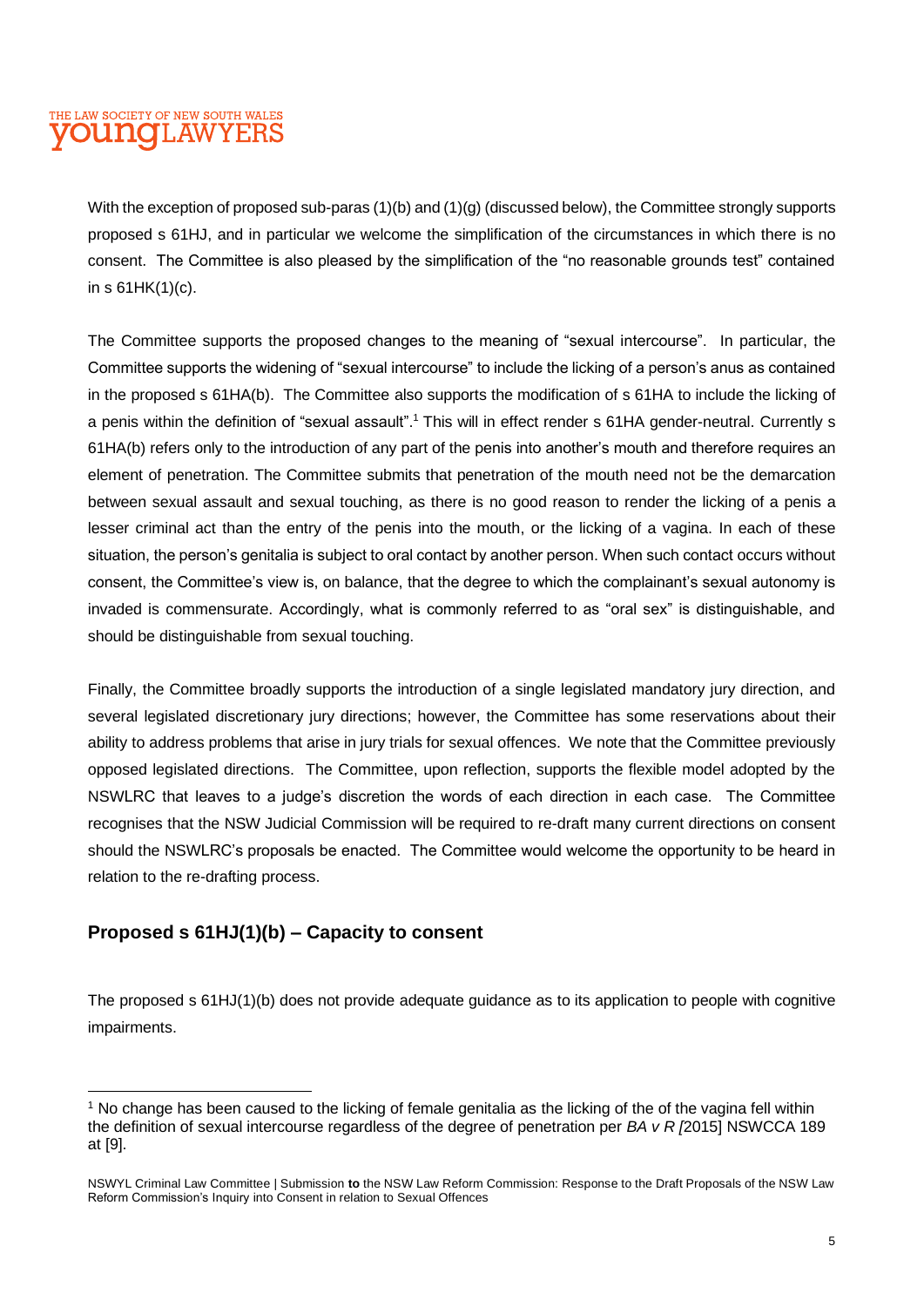It has been the experience of Committee members that unique issues arise in trials in which a person is accused of a sexual offence against a person with a cognitive impairment.<sup>2</sup> Committee members expressed that, in their experiences, it can be difficult to ascertain a clear lack of "actual consent" from complainants with cognitive impairment in the sense that these complainants do not always express "I did not want the accused to do that act." In Committee members' experiences, complainants with cognitive impairments will often express an equivocal view about consent, deferring instead to related considerations such as how the act felt or whether they were in a romantic relationship with the accused. Accordingly, cases involving complainants with cognitive impairments turn on ascertaining their capacity to consent, rather than their "actual consent".

The Committee recognises that proposed s 61HJ(1)(b) largely replicates the current s 61HE(5)(a), notwithstanding the removal of the words "including because of age or cognitive incapacity". The Committee understands, but does not agree, with the NSWLRC's reasons for omitting those words. Indeed, it is unclear what else s 61HJ(1)(b) could possibly contemplate other than lacking capacity for cognitive impairment, given the remaining sub-paragraphs of s 61HJ. Accordingly, the Committee submits that it is better to retain the words "because of cognitive impairment", or that further legislative guidance should be provided as to the other types of incapacity which the NSWLRC contemplate should be captured by the sub-paragraph.

Notwithstanding that issue, the Committee's submission, both the current s 61HE(5)(a) and the proposed s 61HJ(1)(b) do not provide guidance as to how to deal with the issue of consent in relation to people who may or may not lack capacity due to a cognitive impairment. There are two limbs to the Committee's concerns in this regard.

First, the Committee is concerned that the terms of s 61HJ(1)(b) are capable of conveying that a person with a cognitive incapacity can never consent to sexual activity. The Committee supports the principle that all people have a fundamental right to choose whether or not to participate in a sexual activity, including people with a cognitive impairment. The Committee recognises that this is one of the NSWLRC's proposed interpretive principles. Accordingly, the Committee recognises that the NSWLRC did not intend to frame s 61HJ(1)(b) in a way that would permit an interpretation that cognitively impaired people cannot consent to sexual intercourse. However, the chapeau of s 61HJ(1) is in mandatory terms: a person *does not consent* if they do not have the capacity. While the interpretive principle in s 61HF(a) would militate against that construction, the Committee submits that it is preferable to express s 61HJ(1)(b) in terms that clearly convey that a person with a cognitive impairment does not consent to sexual activity where they "lack the capacity to

<sup>&</sup>lt;sup>2</sup> The Committee notes that s 66F only covers situations in which the accused is a person responsible for the care of a cognitively impaired person, and situations in which the Crown can prove that the sexual activity was committed with the intention of taking advantage of the person's cognitive impairment. Accordingly, s 66F does not cover the field of sexual offences with people with cognitive impairments.

NSWYL Criminal Law Committee | Submission **to** the NSW Law Reform Commission: Response to the Draft Proposals of the NSW Law Reform Commission's Inquiry into Consent in relation to Sexual Offences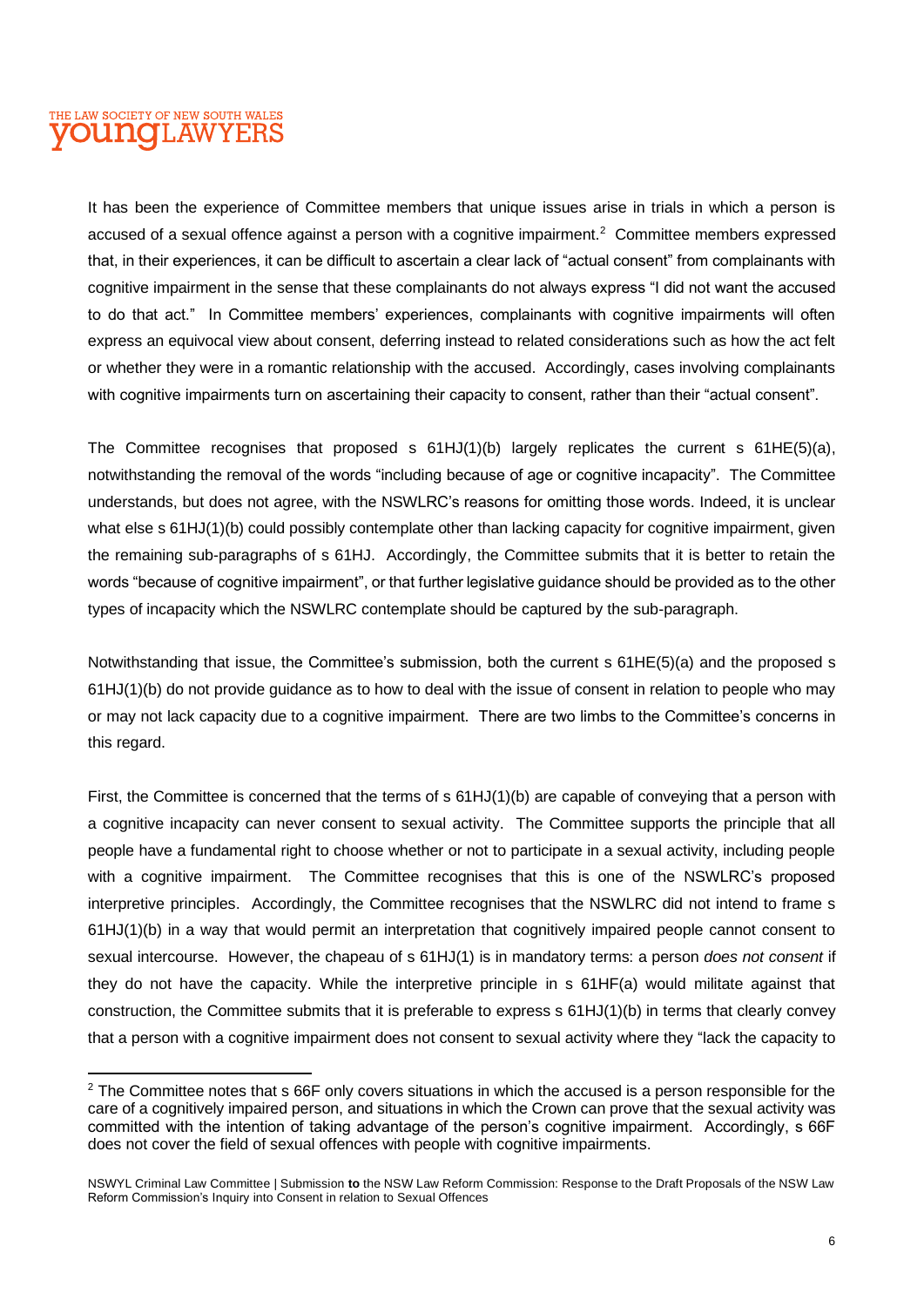consent to *that* sexual activity". Alternatively, the Committee would also support the inclusion of the words "in that situation," at the beginning of 61HI(1)(b).

The second limb of the Committee's concerns is that no guidance is provided as to what constitutes a lack of capacity. If it is accepted that people with cognitive impairments do not always lack capacity to consent, that capacity becomes situational. Therefore, a non-exhaustive list of factors dictating situational capacity to consent should be included in the legislation. Such a list has multiple advantages. First, it is a hallmark of good law reform that the law is able to be known. It would provide certainty to people with cognitive impairments, people who have sexual relationships with those people, and carers of people with cognitive impairments. Second, it would also provide guidance to legal practitioners, judges and juries when it falls to determine the issue at trial. Third, a non-exhaustive list would focus jurors' minds on considerations relevant to the assessment of a capacity to consent, rather than irrelevant considerations, such as the child-like manner in which people with cognitive impairments may present, or the expectation that a person with a cognitive impairment will present in a child-like manner but does not in an individual case.

In the Committee's submission, a non-exhaustive list of things a jury *should* consider in determining whether a person lacked the capacity to consent due to a cognitive impairment should include: (i) that the person with the cognitive impairment understood the nature of the sexual act (i.e. that it was sexual); and (ii) that the person with the cognitive impairment understood the possible consequences of a sexual act of that kind (e.g. sexually transmitted diseases or pregnancy). The Committee submits that further considerations will arise in various cases, such as the specific circumstances of the sexual activity, but that they are better left to the discretion of a trial judge in the individual case. In order to refine this suggestion, it may be that the NSWLRC is required to undertake further consultation with experts in the social habilitation of people with cognitive impairments and stakeholders. The Committee supports this approach.

## **Proposed s 61HJ(1)(g) – No consent where a person "is fraudulently induced to participate in the sexual activity"**

The Committee submits that s 61HJ(1)(g) is overly broad.

The Committee is concerned that, at present, the proposed sub-paragraph does not place a limit on the types of fraud that would constitute a circumstance in which there is no consent, other than that they must induce a person to participate in sexual activity. From common experience, people engage in sexual activity for diverse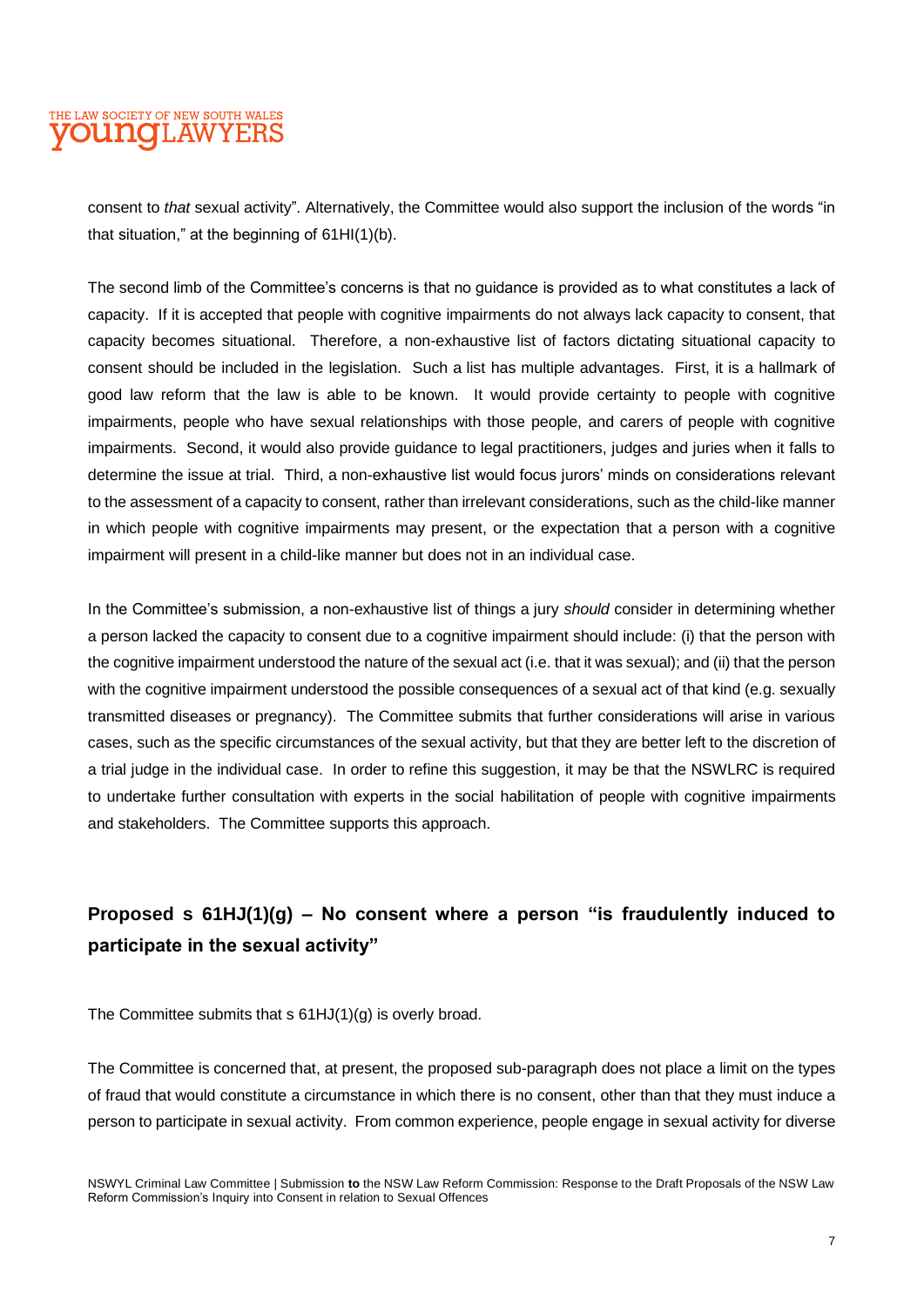reasons, and the current proposal could encompass fraudulent representations ranging from serious to trivial. While the Committee appreciates that the Draft Proposals envision false representations that can sensibly vitiate consent (the example given is where someone represents they will pay for the sexual activity but do not), the words of the proposed section do not reflect this, and capture fraud of "any kind". A limitation must be applied.

However, not all misrepresentations are easily categorised into "trivial" or "serious", and it is undesirable to leave the ultimate discretion to the prosecuting authorities. For example, it is unclear whether false representations about the following would constitute circumstances in which there is no consent:

- False representation as to someone's age;
- False representation of someone's biological sex; or
- False representation as to someone's HIV status.

The Committee submits that it is undesirable, and likely unintended by the NSWLRC, to punish these forms of misrepresentation. Indeed, recent amendments to health legislation were intended to decriminalise nondisclosure or false representation about a person's HIV status, in favour of ensuring compliance with a healthbased regime with penalties for failing to take "reasonable precautions against spreading the disease".<sup>3</sup> From the Second Reading Speech for the Bill in the Legislative Council, it is clear that the amendments followed the recommendation of the NSW Health "Report on the Statutory Review of the NSW Public Health Act 2010" which found that criminalising non-disclosure was counter-productive to public health outcomes.<sup>4</sup> In the Committee's submission, this is particularly salient where it may not be safe for a person to communicate their HIV status, despite taking reasonable precautions against spreading the disease. Similarly, it may not be safe for a person to communicate the sex they were assigned at birth. The Committee is concerned that these kinds of misrepresentations or "frauds" would be captured by the proposed s  $61HJ(1)(q)$ . The Committee accordingly submits that the sub-paragraph must be amended or removed.

In the Committee's submission, the behaviour with which the sub-paragraph is concerned is largely captured in the foregoing sub-paragraphs to the section. Importantly, it is possible to capture the common mistaken beliefs that might arise from fraudulent inducement by including these in the proposed s 61HI(1)(f), such as by retaining the provisions of the current s 61HE(6) as they relate to a mistaken belief that a person is married to another person. Further, it is possible to draft a standalone provision to deal with sexual activity entered into for the purposes of payment where payment is not made. The Committee submits the certainty of specifically

<sup>3</sup> See *Public Health Amendment (Review) Act 2017*, Schedule 1 [32] which commenced in October 2017 and is now found in. s 79 of the *Public Health Act 2010.* 

<sup>4</sup> NSW Health, Report on the Statutory Review of the NSW Public Health Act 2010 (17 November 2016) p 36.

NSWYL Criminal Law Committee | Submission **to** the NSW Law Reform Commission: Response to the Draft Proposals of the NSW Law Reform Commission's Inquiry into Consent in relation to Sexual Offences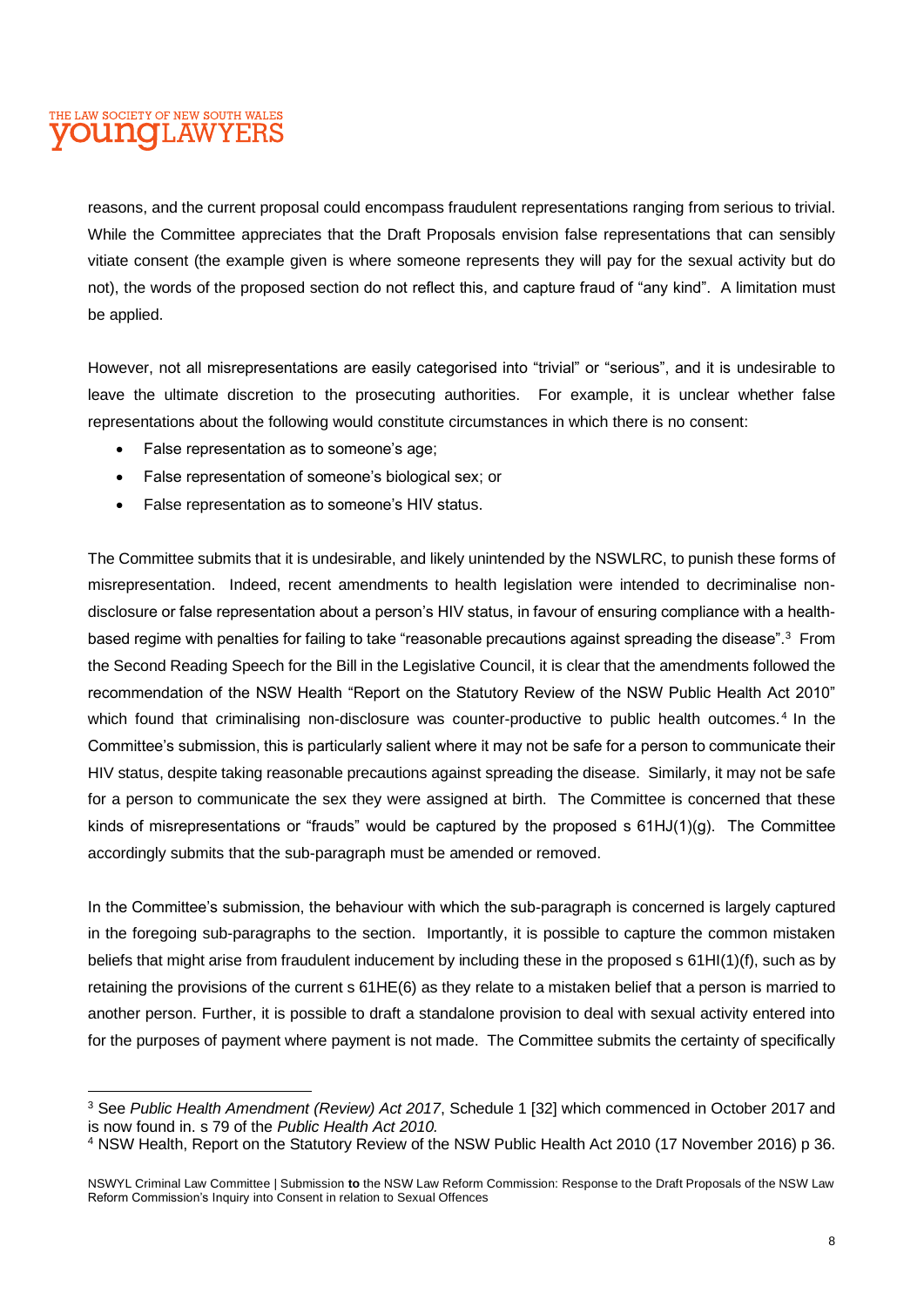capturing those examples is preferable to the uncertainty created by the proposed s 61HJ(1)(g), particularly in the face of the way in which the proposed s 61HJ(1)(g) may disproportionally affect LGBTIQ people.

#### **Proposed s 61HK and knowledge of negating circumstances**

The Committee respectfully disagrees with the NSWLRC's analysis of the proposed s 61HK at paragraphs 7.26 – 7.28 of the proposals paper. The Committee submits it would be helpful to include a paragraph clearly stating what an accused person must know in respect of circumstances in which a person does not consent.

While the Committee accepts that it will largely be clear that a person knows another person doesn't consent where they know of, for example, their intoxication, other circumstances included in s 61HJ are not as clear. In particular, the Committee submits that it is not clear whether, in respect of the circumstances contained in s 61HJ(e) – (g), whether an accused person must know only about the force/coercion/mistake/fraud/etc, or whether the accused person must also know that the person participates in the sexual activity *because of*  force/coercion/mistake/fraud/etc. The Committee submits that the position should be made clear in s 61HK.

#### **Proposed jury directions**

In principle, the Committee broadly supports the mandatory direction and the discretionary directions proposed by the NSWLRC. However, members of the Committee expressed concern that while the directions encourage jurors to interrogate their assumptions and not reason according to "rape myths", directions may have little effect on jurors' pre-conceived prejudices.

While the law may assume that jurors follow directions in accordance with their oath, <sup>5</sup> from a law reform perspective, the concern that juries will not follow directions is of concern. Indeed, the Committee notes the recent empirical research suggesting that jury directions make little difference to mock juries' deliberations.<sup>6</sup>

The Committee submits that its previously stated positions are more likely to reduce the use of rape myths and improper reasoning in jury deliberations. That is, the Committee reiterates its support for increased clarity of jury directions regarding consent (the Committee notes this is facilitated by the NSWLRC's focus on the simplification of the provisions), increased public education on issues surrounding consent and the importance

<sup>5</sup> See e.g. *Gilbert v The Queen* (1999) 201 CLR 414 at 425.

<sup>6</sup> Goodman-Delahunty, Cossins, and Martschuk *Jury reasoning in joint and separate trials of institutional child sexual abuse: An empirical study* (2016, Royal Commission into Institutional Responses to Child Sexual Abuse, Sydney) p 204.

NSWYL Criminal Law Committee | Submission **to** the NSW Law Reform Commission: Response to the Draft Proposals of the NSW Law Reform Commission's Inquiry into Consent in relation to Sexual Offences